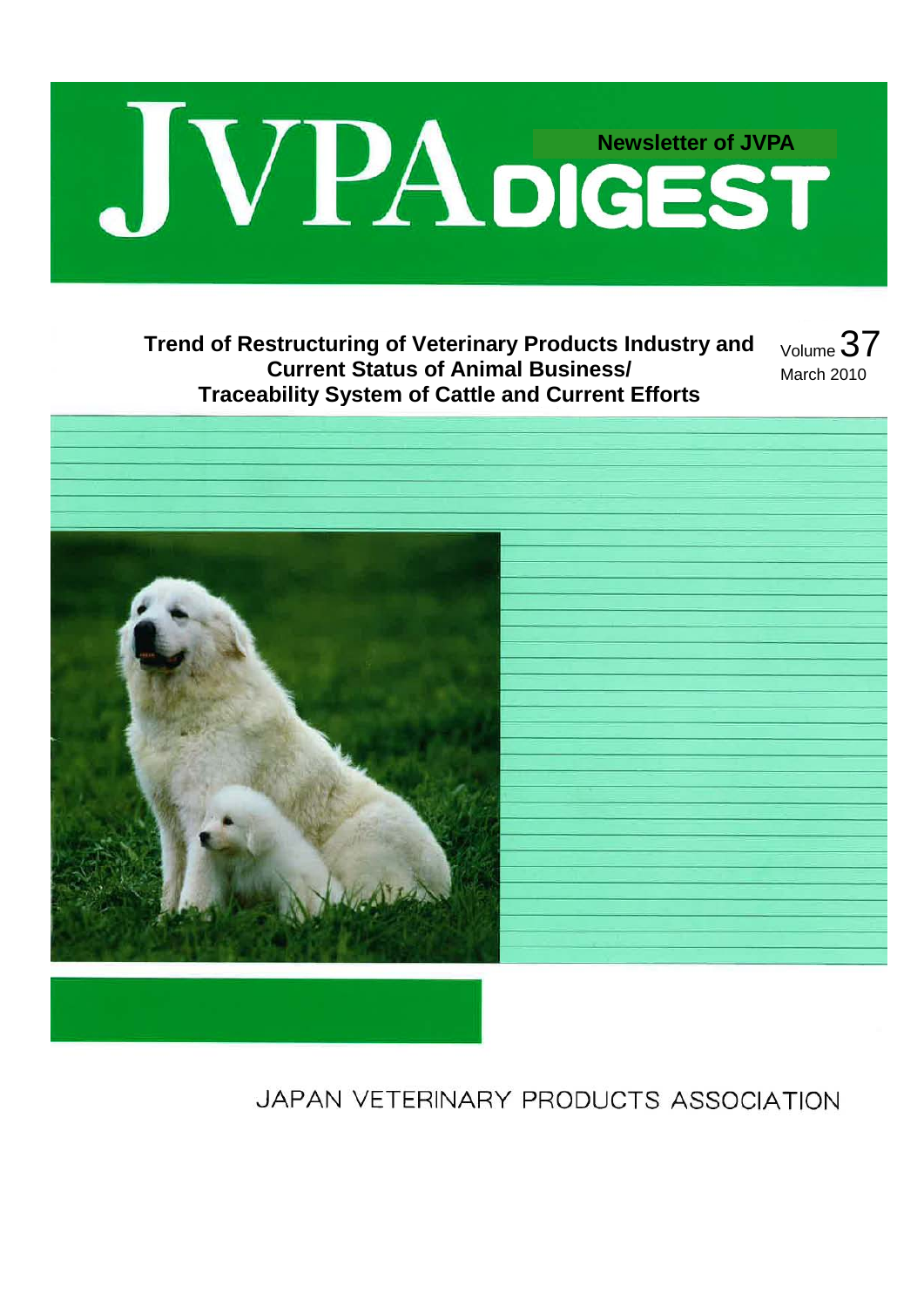## JVPA DIGEST, Volume 37 March 2010

| Review: Trend of Restructuring of Veterinary Products Industry and Current Status of<br><b>Animal Business</b> | $\overline{2}$ |
|----------------------------------------------------------------------------------------------------------------|----------------|
| Reference Information: M&A of Veterinary Products Companies                                                    | 11             |
| Information: Traceability System of Cattle and Current Efforts                                                 | 12             |
| <b>Introduction of Members:</b><br>Sumica Enviro-Science Co., Ltd.                                             | 17             |
| Serachem Co., Ltd.                                                                                             | 18             |
| Hayashi AgroScience Ltd.                                                                                       | 19             |
| Research Institute for Microbial Diseases, Osaka University                                                    | 20             |
| Pfizer Japan Inc.                                                                                              | 21             |
| Introduction of New Products from Members:                                                                     |                |
| Nobilis AE/POX (Intervet K.K.)                                                                                 | 22             |
| Eprinex Topical (Merial Japan K.K.)                                                                            | 23             |
| Bioymbuster tablet (Kyoritsu Seiyaku Corporation)                                                              | 24             |
| Mastrhizin (Kyoritsu Seiyaku Corporation)                                                                      | 25             |
| Announcement: New Year Greeting Meeting for 2010 Held                                                          | 27             |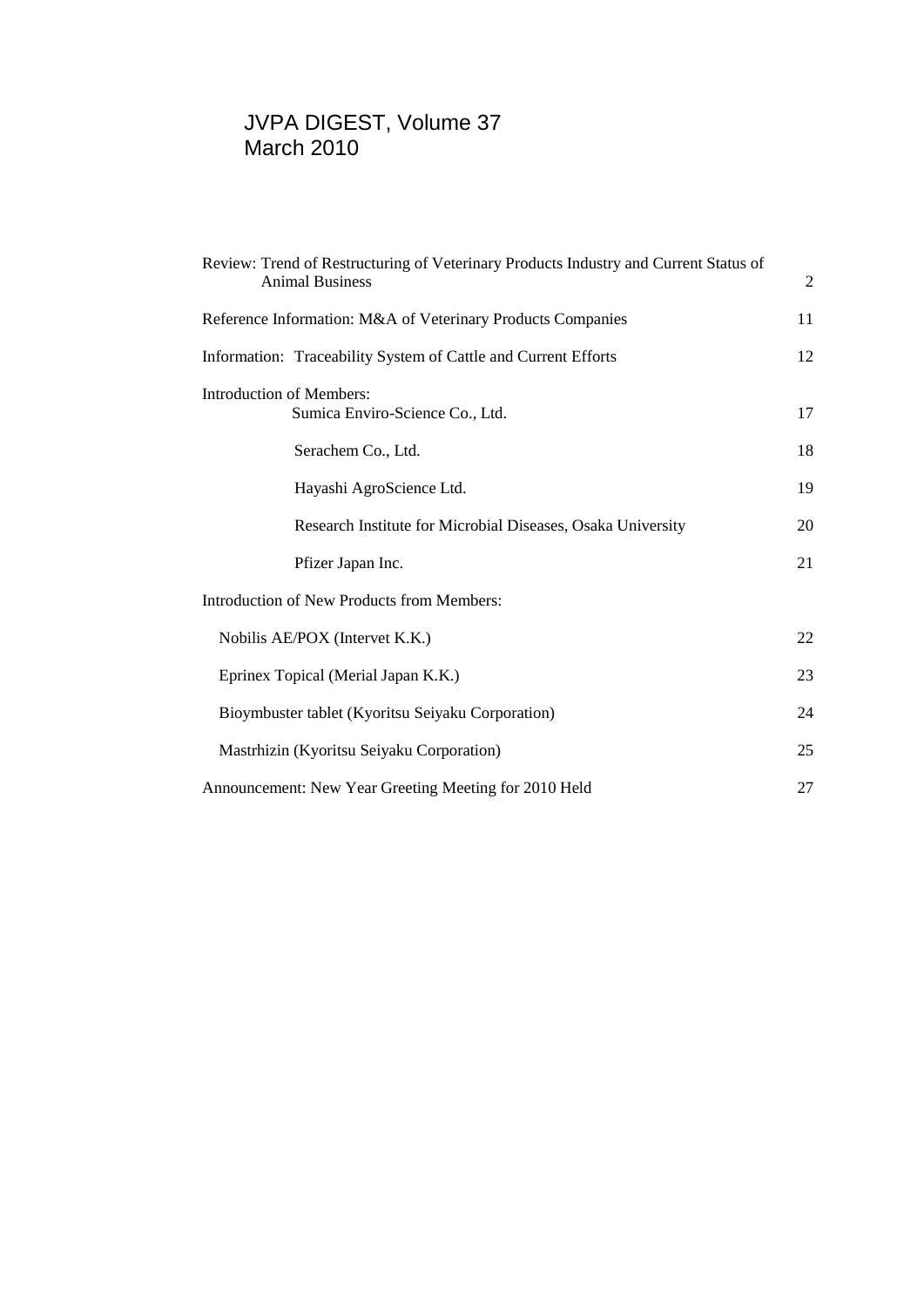# **Trend of Restructuring of Veterinary Products Industry and Current Status of Animal Business**

Yuki Ujimasa Director&President, AHRMS Inc.

#### 1. A String of Major Mergers of Mega Pharmaceutical Companies

In January 2009, it was reported that the largest company in the world in the medical products for the human use (medical use) Pfizer (U.S.) purchases Wyeth (U.S.) and in March Merck (U.S.) which kept its pure blood until that time was reported to acquire Schering Plough (U.S.), confirming that the medical industry is still in the big wave of restructuring.

In the 1990's, in the medical industry in the US and Europe, the business model to swallow the companies which had new drug development candidates through M&A (Merger and Acquisition) and obtain the new drug and many M&A deals were made with the purpose to expand the scale. This business model was called "Block Buster Model" and enabled the sustainable growth of the companies by continuously merchandising the medical products with the annual sales of more than one billion dollars and by introducing them in the global market.

A medical product whose annual sale exceeds one billion dollars (approximately 100 billion yen) is called a block buster. However, it is more highly likely to fail than to succeed as it is often said that probability of success of new drug is thirteen thousandth, though if a new drug succeeds its profit rate is high and it contributes profit for many years until the patent expires. Therefore, in order to enhance the probability of success of new drug, the business model to purchase the companies with the development candidates through M&A, try the expansion of the scale and secure the development cost of the new drug was pursued competitively in the US and Europe.

However, in reality, in many M&As, the new drugs which should have been supporting the sustainable growth were not successfully developed and the profit could not be maintained. Some of the companies which pursued this business model were harshly criticized by the stock market.

Thus, since 2000, the M&A to pursue the acquisition of companies which have particular new drug candidates, bio-venture companies and antibody drugs have increased instead of this business model.

However, I believe that it is partly because of the credit crunch due to the global financial crisis triggered by the subprime loan problem as well as the occurrence of the so-called "2010 Issue" where the patents of the new drugs expire around 2010 in succession and the a dash of introductions of inexpensive generic products that the so-called mega pharmas ranking in the 10 largest pharmaceutical companies come to make deals of major M&A repeatedly.

The share of generic medical products in Japan still remain as low as less than 20% on quantity basis, though it amounts to nearly 60% in US and Europe on quantity basis with the majority of the market built by the new drug is to be replaced by the generic products.

At Pfizer (U.S.), the US patent for hyperlipidemia drug Lipitor, which accounts for a quarter of its sales expires in 2010 and it is deemed certain that its generic products will be introduced into the market in 2011. Therefore, it is urgent to renew the pipeline of the next development candidates. Actually, it is believed that Pfizer (U.S.) established this "Blockbuster Model" first. Pfizer (U.S.) acquired Warner Lambert (U.S.) in 2000 and Pharmacia (U.S.) in 2003. It acquired hyperlipideia drug Lipitor and antiphlogistic analgetic Cerebrex through it, though the product that they grew in size from the research and development phase was Viagra and it is not yet ready to continuously introduce self-advocated blockbusters into the market.

On the other hand, it is said that the growing trend of Merck (U.S.) collapsed all at once by the voluntary recall of arthritis drug VIOXX and several thousand law suits. The major new drug candidate, which attracted a lot of expectation, could not obtain the US FDA (Food and Drug Administration) and forced Merck (U.S.) to abandon the principle of pure blood and to shift to major M&A.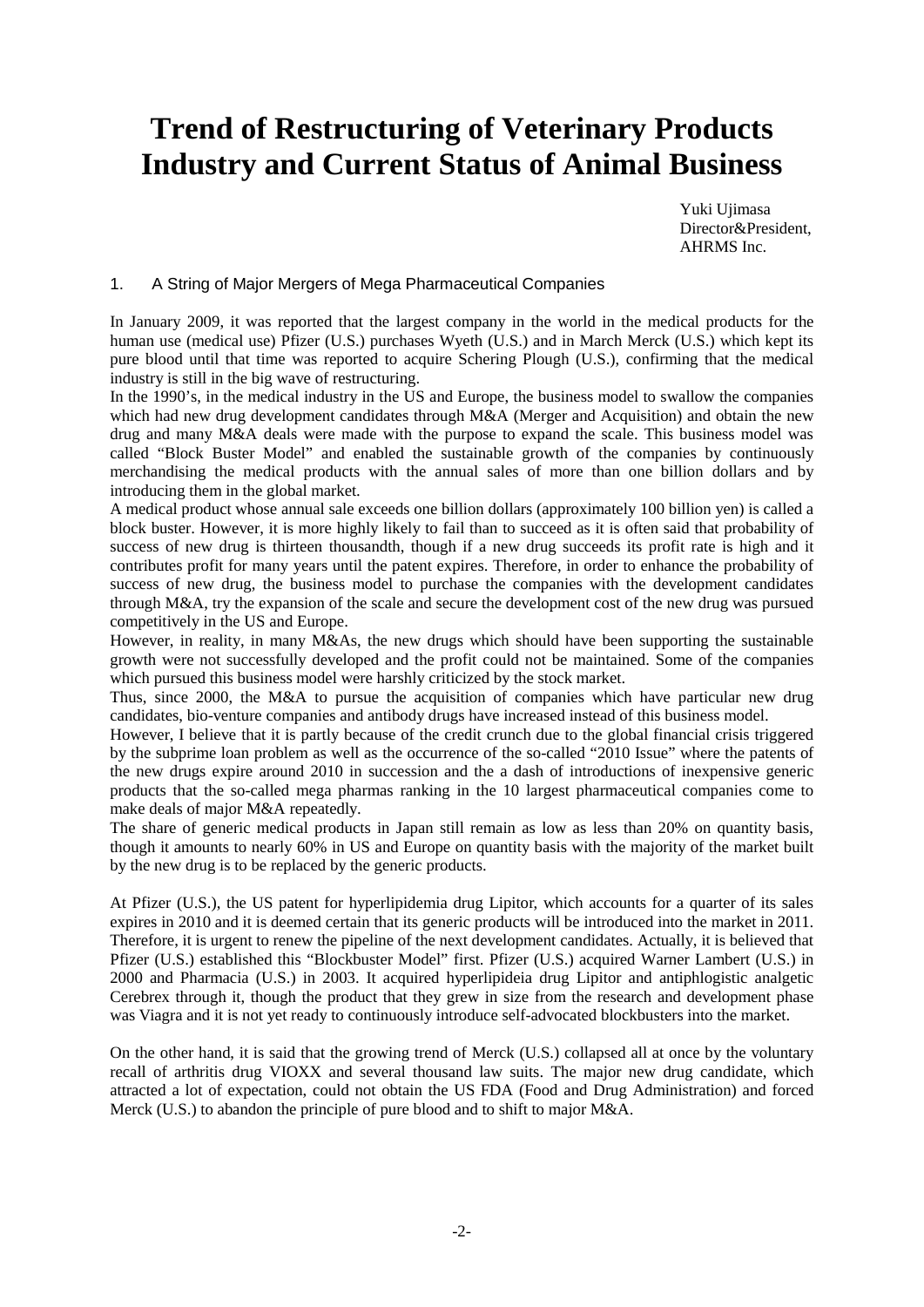#### 2. Big Wave in Animal Health Industry generated by M&As in Medical Industry

As a principle, the industry restructuring due to M&A of pharmaceutical companies mentioned above focuses on how to build the environment to input its maximum management resource (human, goods, money and information) into its core business, the medical products for human use. In negotiation for M&A, the top management of the companies agrees on the core business in the first place and then looks at various methods to realize it.

Pharmaceutical companies and chemical companies have various business operations such as cosmetic business, food business and veterinary products business in which we are involved in addition to its core business (including the case where they own such businesses as subsidiaries). Those operations other than the core business are classified as relevant business, have different customers and are subject to different set of laws and regulations in general, with the different hardware such as the equipment to operate such business and the different software including knowledge, experience and know-how. These relevant businesses also contribute to the sales and profit of the company and it can't be helped that the negotiation on the integration of relevant businesses receive the low priority or deemed as the material for negotiation based on the principle of putting priority on the negotiation of the core business even though we may not say that the synergy with the core business is non-existent.

The fact that a survey company in Japan called it "Wave of restructuring of mega pharmas, AH continues to be racked" (Note by Author: AH stands for Animal health, meaning animal health industry) represent the essential aspect of the things.

In the merger of Pfizer (U.S.) and Wyeth (U.S.) as mentioned above, both companies had veterinary products divisions and their veterinary products divisions were integrated as with the business integration for medical products for human use. However, in order to respond to overseas anti-trust law (Anti-Monopoly Act in Japan), they assigned a part of their businesses in North America to Boehringer Ingelheim (Germany). In January 2010, it was reported that they assign a part of their business in Australia to Virbac (France).

In Japan, the Japanese corporation of Fort Dodge Animal Health (U.S.), a subsidiary of Wyeth (U.S.) is to be integrated in Pfizer Japan Inc. and the Japan Fair Trade Commission is conducting the evaluation as of February 7 when this draft is being prepared. The author believes that they will be integrated without problem. The reason for the author to think so was because the evaluation of the Commission is based on how many companies can compete in the market after the integration and how much the pricing ability will be reinforced after the integration rather than the market share after the integration in the applicable category is too much or not, though it may be an important factor too, when looking at the past cases of the Commission.

For example, it concluded that the purchase of Kyowa Hakko Co., Ltd (then) by Kirin (then Kirin Holdings Company, Limited) in 2007 did not "effectively restrict the competition" as there are multiple companies with shares of more than 10% though the share after of the alcohol for alcoholic beverage material reached 65%.

On the other hand, as the after-the-integration share of the medical product, G-CSF reached 60% and only two companies could supply it though the share was lower than that of alcohol for alcoholic beverage material by 5%, the Commission concluded that "it may effectively restrict the competition".

The among wide-ranging product families held by Pfizer Japan Inc. and Fort Dodge Animal Health K.K., it is assumed that the market share of vaccine for small animals shall attract special attention. According to the author, it is estimated to be slightly over 50%, though there are multiple companies with the share of more than 10% in this market such as Kyoto Biken Laboratories, Inc. (Kyoto Biken) with approximately 20% and Novartis Animal Health K.K. with nearly 10%. Thus, I personally believe that the Fair Trade Commission concludes that "it will not effectively restrict the competition" as the entry into the vaccine for animals is not deemed to present a high hurdle.

(Note by Author: The threshold for violation of Anti-monopoly Act used to be deemed 50% of the share before, though the Mergers and Acquisition division, Economic Affairs Bureau of Japan Fair Trade Commission says that it assess the size of influence on the market using "Herfindahl-Hirschman Index (HHI)" which compares the difference of square of shares after the integration rather than the simple share since 2007. Thus, the threshold which "does not restrict the competition effectively (effectively without review)" is any of "HHI 1,500 or less", "HHI 2,500 or less and the increase of HHI is 250 or less" or "HHI more than 2,500 and the increase of HHI is 150 or less" (Figure 1).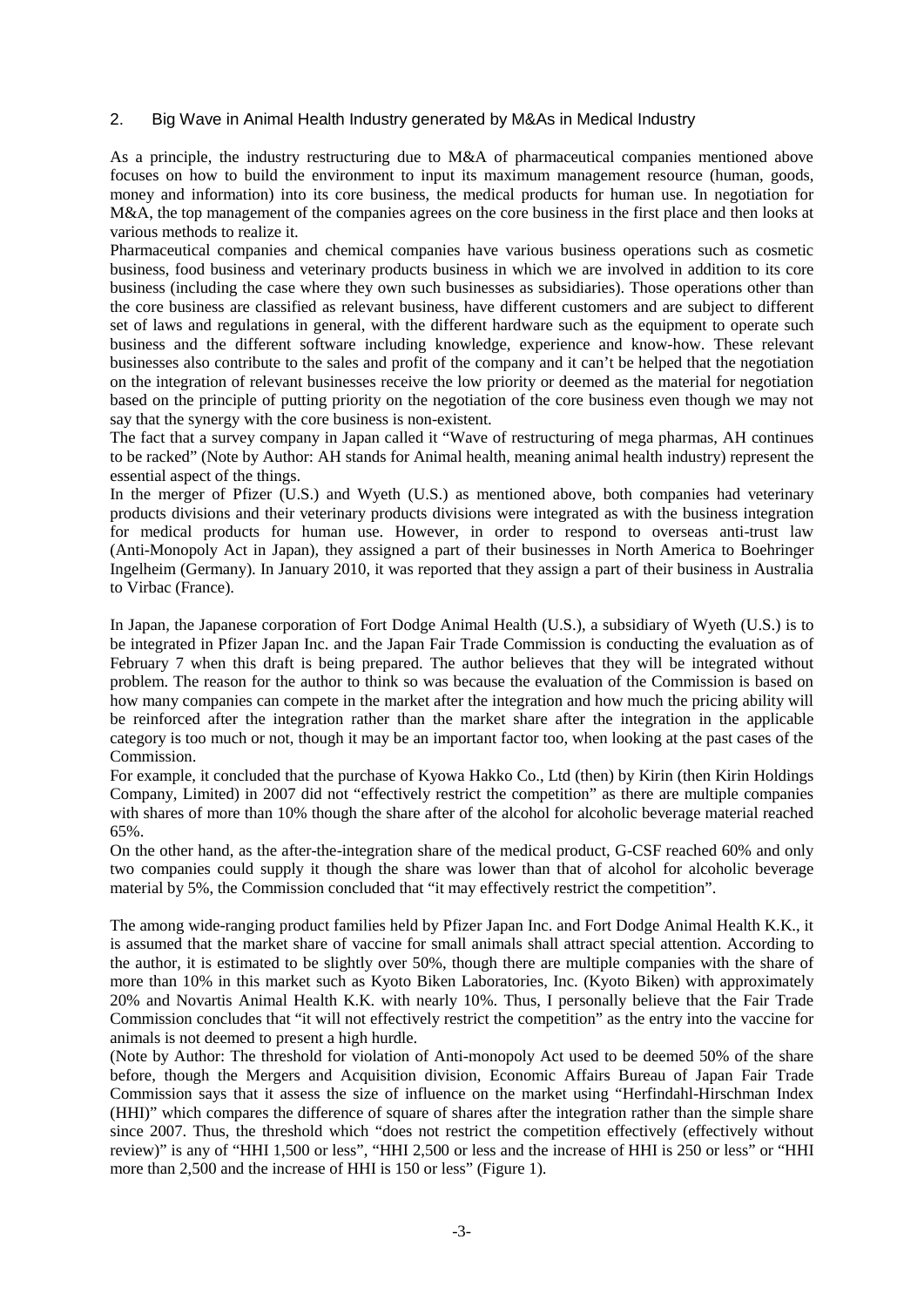Comparing HHIs of veterinary products at Pfizer and Fort Dodge Animal Health in Japan before and after the integration, according to the author's estimate, some of them exceed the threshold when calculating the share of product category in details. However, I believe that the influence is small because they are significantly small compared to the amount of corporate merger).



(Reference) prepared by Mizuho Research Institute Ltd. based on the Fair Trade Commission's "Major revision of "Operation guideline of Anti-Monopoly Act concerning the Review of corporate integration"" etc. Source: Mizuho Research May 2007

#### Figure l Corporate Integration Policy after Revision which Places Importance on HHI

Then, in the case of the merger between Merck(U.S.) and Schering Plough (U.S.), they also had respective animal health divisions and the integration of their divisions was a big concern of the industry. In particular, Merck had Merial (U.S.) as a joint-capital JV (joint venture) with Sanofi Aventis (France) though it sold the equity holding to Sanofi Aventis in order to address the anti-trust law in Europe at the time of the merger.

Sanofi Aventis(France) temporarily owned all the stock of the Merial (U.S.) and had the right to perform the due diligence (research on finance and asset) until the completion of the merger between Merck (U.S.) and Schering Plough (U.S.) and to form the JV again with the new Merck (U.S.) after the merger as an option under the Agreement. As a result, according to the press release on March 9, this right was executed to bring about the No.1 animal health company in the world with the sales of 5.3 billion dollars in simple total across the globe.

It is expected that it shall be subject to review if it violates the anti-trust law in the veterinary products market in the future. It must be an important issue how to address the products with overlapping market between former Merial (U.S.) and former Intervet/Schering Plough (U.S.) as a part of the sales strategy. Also, the influence of this newly-born Merial on the Japanese market is large. It is expected that the minute examination and response will be taken so as not to cause confusion in the market, in particular in the sales route.

Table 1 shows the trend of the animal health manufacturers in the world presented in the Animal Health Industry Overview held by Brakke Consulting, Inc. on February 16 (2010) during the Western Veterinary Conference.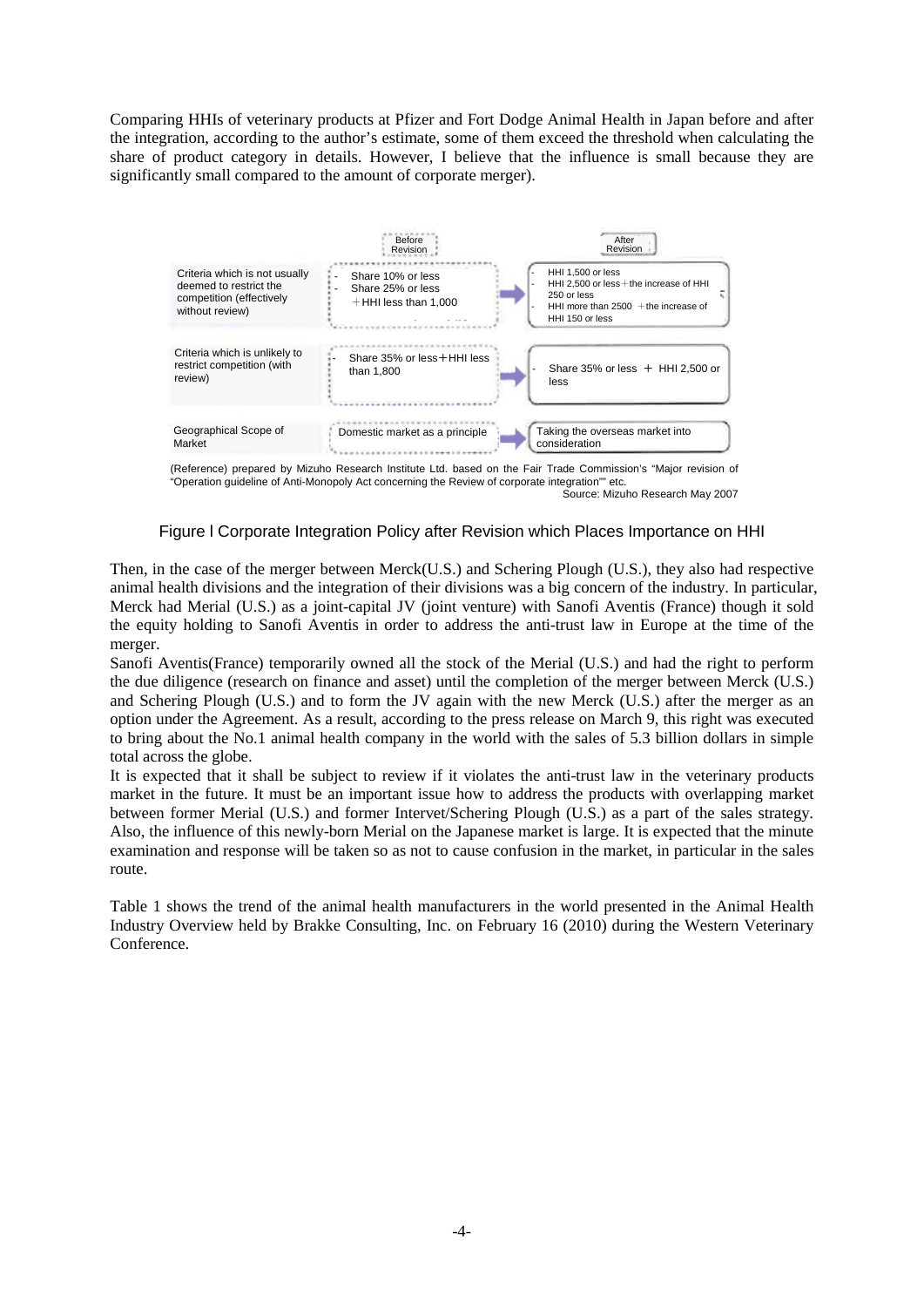### **Table 1 From Animal Health Industry Overview of Mr. Brakke (Extract)**

- Sales of animal health in overseas market in the last year (2009) decreased by 2% (market size: 18.5 billion dollars) with 1% reduction in U.S.
- The low number of launches of new drugs contributes to the slow recovery of business of companies and the major manufacturers may be short of their pipelines. This is also due to the significant reduction of research and development budget.
- In order to reduce cost, in 2009 the sales staff tended to be increased even though the number of staff in the administration division was reduced, though in the period from October to December of 2009, they tended to increase the employment of the staff. It is expected that they tend to aggressively increase more personnel in 2010 than in 2009.
- The companies addressed the sales reduction by increasing the price by 3-6% in 2008 and 2009, though it will be difficult to continue the price increase in 2010, too.
- In U.S., M&A of wholesalers advances to result in the oligopoly situation with 3 companies accounting for 70% of the market of small animal and the increased pressure for discount and bargaining ability on the manufacturers.
- The number of visit to animal hospitals and the unit value per visit are decreasing while the sales through internet and catalogue are increasing.
- As this M&As between Pfizer and Wyeth and Merck and Schering Plough were conducted under the leadership of medical category rather than the initiative of the animal health business, more M&As may occur among the top 10 ranking companies in 2010.

A significant change shall occur at Japanese pharmaceutical companies.

On April 1 this year, it was announced that the domestic sales business involved in the animal and fishery category of Kyowa Hakko Bio Co., Ltd. shall be assigned to Aska Pharmaceutical Co., Ltd. and Kyoritsu Seiyaku Corporation is to be fully integrated with Kawasaki K.K. as of June 1. On July 1, Dainippon Sumitomo Pharma Co.,Ltd. split and spin off animal science business with the DS Pharma Animal Health K.K. as the successor.

These three deals are already discovered when the author written this draft, thus the possibility of more restructuring of other companies cannot be denied.

According to the press release of Aska Pharmaceutical Co., Ltd, it positions the veterinary product-related business as important category and it is expected that it will try to significantly reinforce the division as the sales of 2.6 billion yen of animal, fishery and small animal products of Kyowa Hakko Bio Co., Ltd. will be added to the current sales of that division of 1.1 billion yen.

For Koritsu Seiyaku Corporation, the full integration with Kawasaki K.K. means to become "the company with the stand-alone sales of more than 35 billion yen as the veterinary products manufacturer" and to "establish the No.1 position as the national company" (the quoted portions are extracts from the press release).

The spin-off of animal science business by Dainippon Sumitomo Pharma Co., Ltd. is considered to be attributable to the fact that its environment to focus on the core business in full scale become ready because its overseas sales ratio jumped to 40% due to the acquisition of Sepracor Inc. (U.S.). However, this spin-off as animal science business will try to "enhance the level of freedom of management, clarify the management responsibility, accelerate the decision making and increase the profitability by shifting to self-support accounting" (Quoted parts are extracts from the press release). We could also say that the environment to challenge the new mode of distribution or new business which were tough to enter so far considering they were a part of the companies which also operate in the medical product category.

#### 3. Rapidly-Accelerated Integration and Widening of Animal health Dealers

The trend of wholesalers of veterinary products (hereinafter to be called animal health dealers) has something to do with the shakeup of the distribution of medical products.

In 1992, the first distribution shakeup occurred such as "the abolishment of discount compensation system" and "the introduction of market price". It was pointed that manufacturers' approval to give discount to the medical institutions such as hospitals by the wholesalers and to compensate it deprives the price forming ability which should be conducted at the discretions of the wholesalers, leading to selling medical products at extremely low prices and the sharp rise of drug cost in medicine. However, this first distribution shakeup reduced the profit of medical institutions through the difference of drug prices while the medical service fee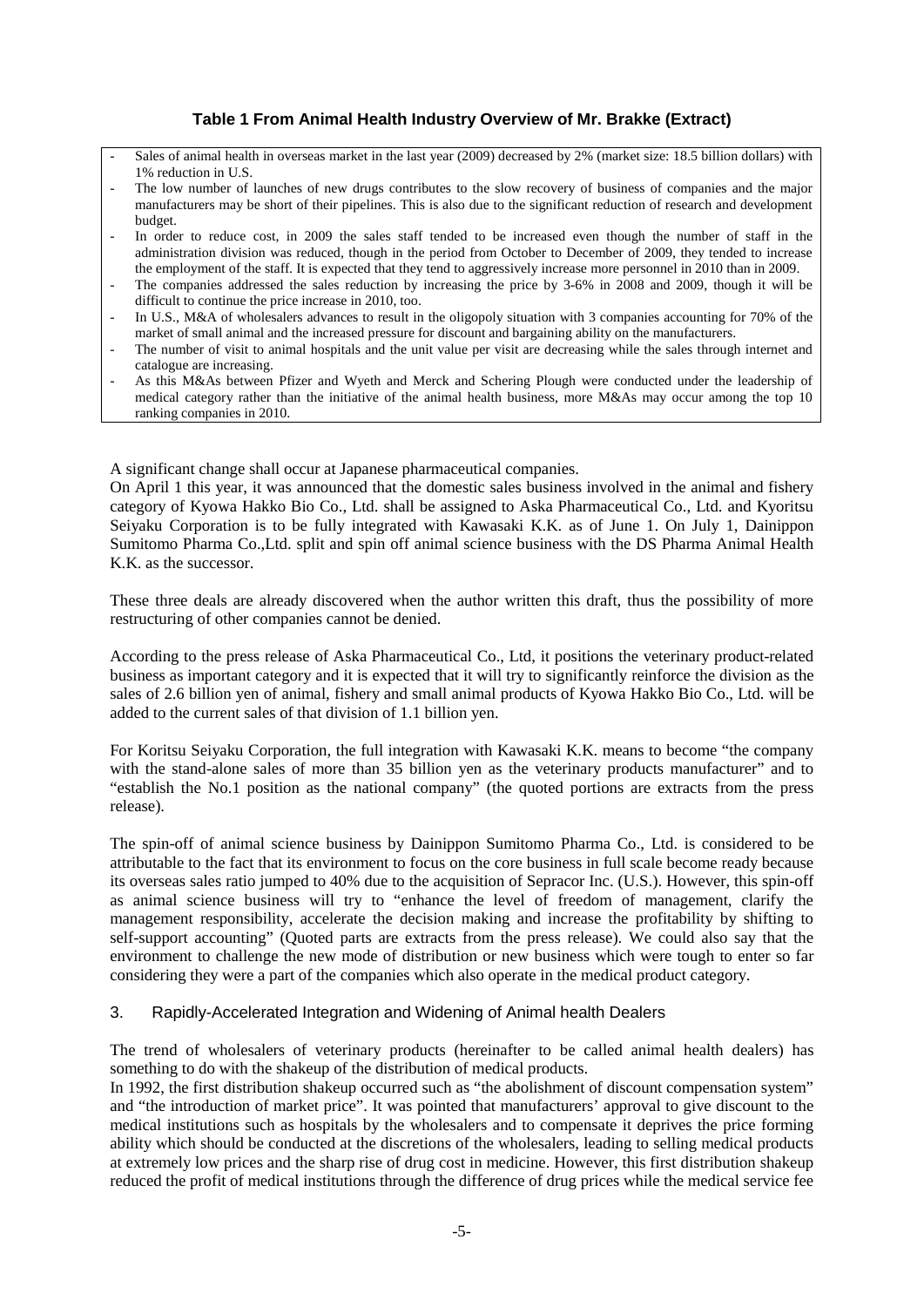which should have offset it did not rise as expected. Thus, the medical institution imposed significant pressure to discount the price on the wholesalers. As they could not receive the compensation from the manufacturers while the prices of the medical products decreased, the gross margin of the wholesalers was reduced, forcing them to significantly lessen the sales administrative expense to prevent the deficit. The gross profit which was 11% in 1996 dropped in 7% range in 2005. The wholesalers entered the era of Mega-Restructuring since the end of 90's for survival, resulting in the birth of mega-scale wholesalers of more than 2 trillion yen and the oligopolistic market where 75% of the medical product market of 8 trillion yen was occupied by 5 major wholesalers



Calendar year (through the courtesy of National Animal Health Product

Figure 3 Transition of Number of Animal Health Dealers and Sales Offices

Figure 3 is the survey result of transition of number of animal health dealers and their sales offices in each prefecture in the past 20 years.

In the past 20 years, the number of animal health dealers was reduced by 60% from 228 to 94 while the number of their sales offices decreased by slightly more than 30%. Most of them used to be the merger or business integration of animal health dealers in the adjoining prefectures.

However, last year, the integration and tie-up of wide-ranging animal health dealers which cover the entire nation, attracting the attention of the industry.

Medipal Holdings Corporation has been steadily preparing the integration of wholesale business of veterinary products etc of Everlth Agrotech Co., Ltd. and ATOL Co., Ltd. into its 100% subsidiary Maruzen Pharmaceutical Co., Ltd.and the establishment as MP Agro Co., Ltd. on April 1, 2010 was finally reported.

Also, on January 1, 2009, Agro Japan Co., Ltd., Asko Co., Ltd,. and Flet Co., Ltd. announced the business collaboration to name the partnership group "Myodo-kai" and reportedly to promote the partnership implementation project aggressively.

Moreover, in June of 2009, Morikubo Inc., and Sundaico Co., Ltd. agreed on comprehensive business collaboration and are reported to jointly considering the sales strategy and new business category in the framework of NPC (Next Paradigm Creator).

The author estimate that the total of these three partner groups holds more than 70% of amount in distribution in the veterinary products wholesales market. It is anticipated that they expect stronger price bargaining power towards the manufacturers and the ability to request the sales collaboration as the sales increases of each group through the integration. However, the animal species in which each group is strong, i.e. the animal species in which each group has large share is different, and its home areas vary, too. Thus, in order to maximize the effect of partnership, further restructuring involving other animal health dealers may occur in the future.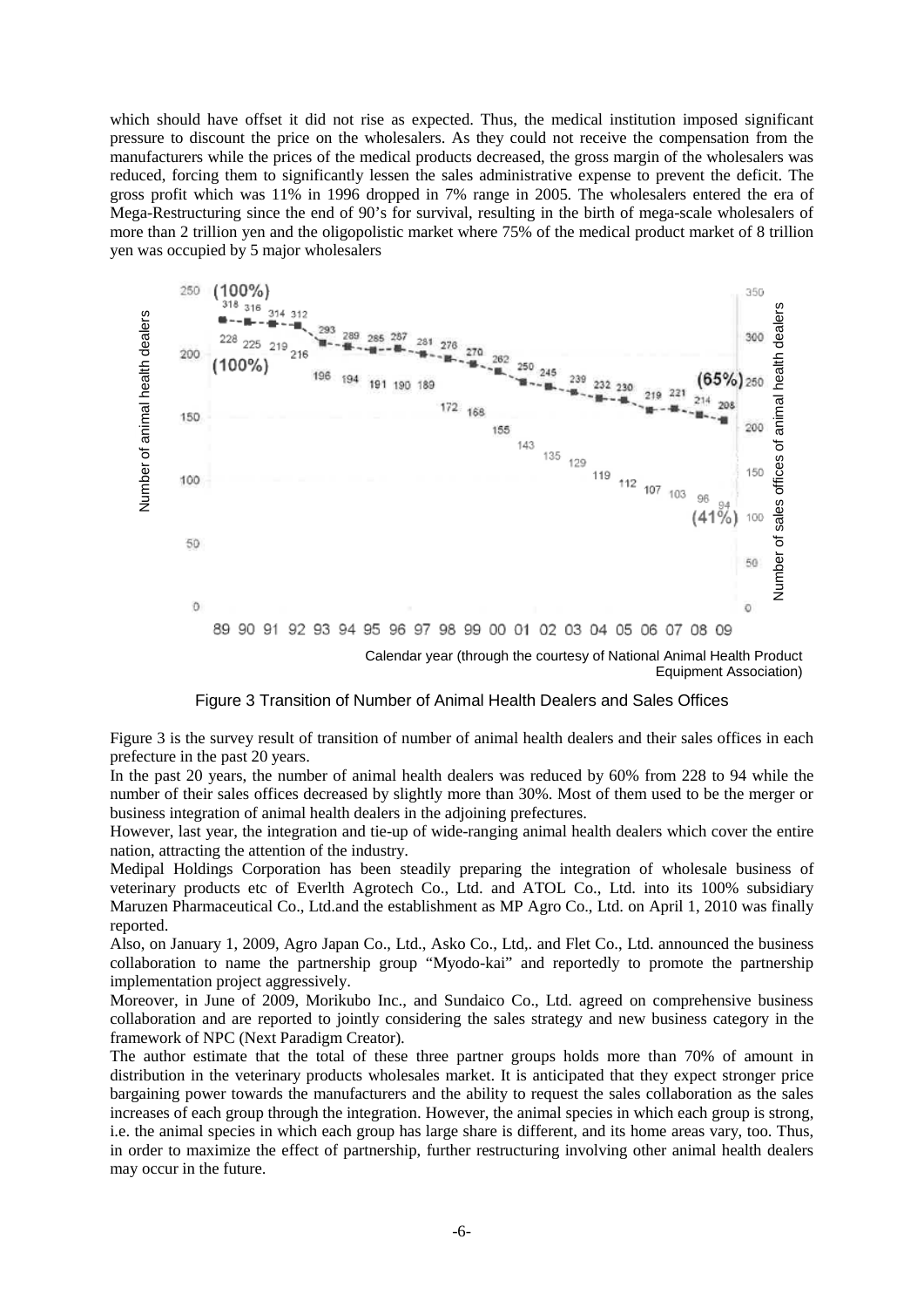Also, many wholesalers secure the position without particular collaboration or integration with other animal health dealers. The gross profit ratios of specialized animal health dealer whose ratio of animal health products account for more than 60% of their product line are 18% on average. It is the strength and the feature of this industry that they have larger primary margin gain than the wholesalers of medical products mentioned above.

The product line of manufacturers which became larger through the merger is more varied and it is expected that a manufacturer can cover major categories of veterinary products. Also, it is anticipated that the in-store share of a manufacturer in the sales of the animal health dealer rises significantly. In this case, the control of manufacturer on animal health dealers increases and it can be easily imagined that a manufacturer pursue the integration of animal health dealers under its initiative.

#### 4. Future Trend of Foreign-affiliated companies and Japanese companies

The market size of the Japanese veterinary products industry is approximately 90 billion yen as the shipment value from manufacturers. It is easy to remember if you simplify it into approximately 30 billion yen for companion animal medical products and nearly 60 billion yen for industrial animal medical products. As for the companion animal products, the additional 30 billion yen from pet foot (therapy food, premium food and supplement) sold through the animal hospital route exists. Considering it from the point of animal health dealers, approximately 20% shall be added to it on amount basis.

Comparing the sales of the foreign-affiliated companies with that of the Japanese companies, as for the industrial animal total sales, the sales of the veterinary products manufactured and sold by the Japanese companies still slightly higher however in the companion animal market, 80% is already the products from the foreign-affiliated companies, which is the significant excess of import (more than 90% for the pet foot via animal hospital route).

Needless to take an example from the news paper, with the entry of Japan into the aging society with fewer children, the market has passed the growth stage and plunged into the maturity. In addition to it, the deflation has been continuing for many years.

This year when I attended the New Year Greeting Meeting of Japan Veterinary Products Association I asked the top management of foreign-affiliated company if they still have the interest in the Japanese market as before to receive the following response. It is an extremely shocking response, however, as I want to share it with the readers, let me introduce it as below.

"The Japanese market had large difference of price between the Japanese market and the overseas market and had a large potentiality for the growth giving it a huge appeal. However, since the collapse of the economic bubble in Japan, its growth rate is low and the deflation continues. If the inflation had been continuing in Japan, the sales and the price would have grown due to the inflation even if the market did not expand and the number of units sold did not change. And we could have report that the sales was growing to the headquarters in our home countries despite the effect of the exchange rate. However, in addition to the fact that the sales does not grow even if the number of units sold increased due to the deflation in Japan, the price difference between overseas and Japanese markets disappeared because the market in US and Europe is basically in the inflation though it is only a few percent per year. So even if the prime minister of the former administration said that Japan was No.2 in the sales scale in the world at the international conference, it is just a matter of specific point. If there are other promising area with high growth and larger scale in the neighborhood, we are forced to think to shift the management resource (people, goods and money) to it."

This long-lasting concern motivated me to launch the animal health business consultancy since when I was working at my former company. I was convinced that I received the same response as my concern and I heartily agreed that corporate consulting is required with the idea that such circumstance will arrive in the near future.

As Japan has population of 1.2 billion, the animal health will not cease to exist immediately as mentioned before. And the foreign-affiliated companies are not yet in the position to shift their bases in Asia other than Japan. And I do not think that the Japanese companies should establish their overseas bases immediately. However, I sincerely hope that the companies which respond to the encouragement of Councilor Yamada as he said in a greeting at the New Year Greeting Meeting "the Ministry of Agriculture, Forestry and Fisheries of Japan intends to provide cooperation so that the Japanese products can be introduced in the overseas market with the development of VICH" and I could provide the cooperation to the best of my ability.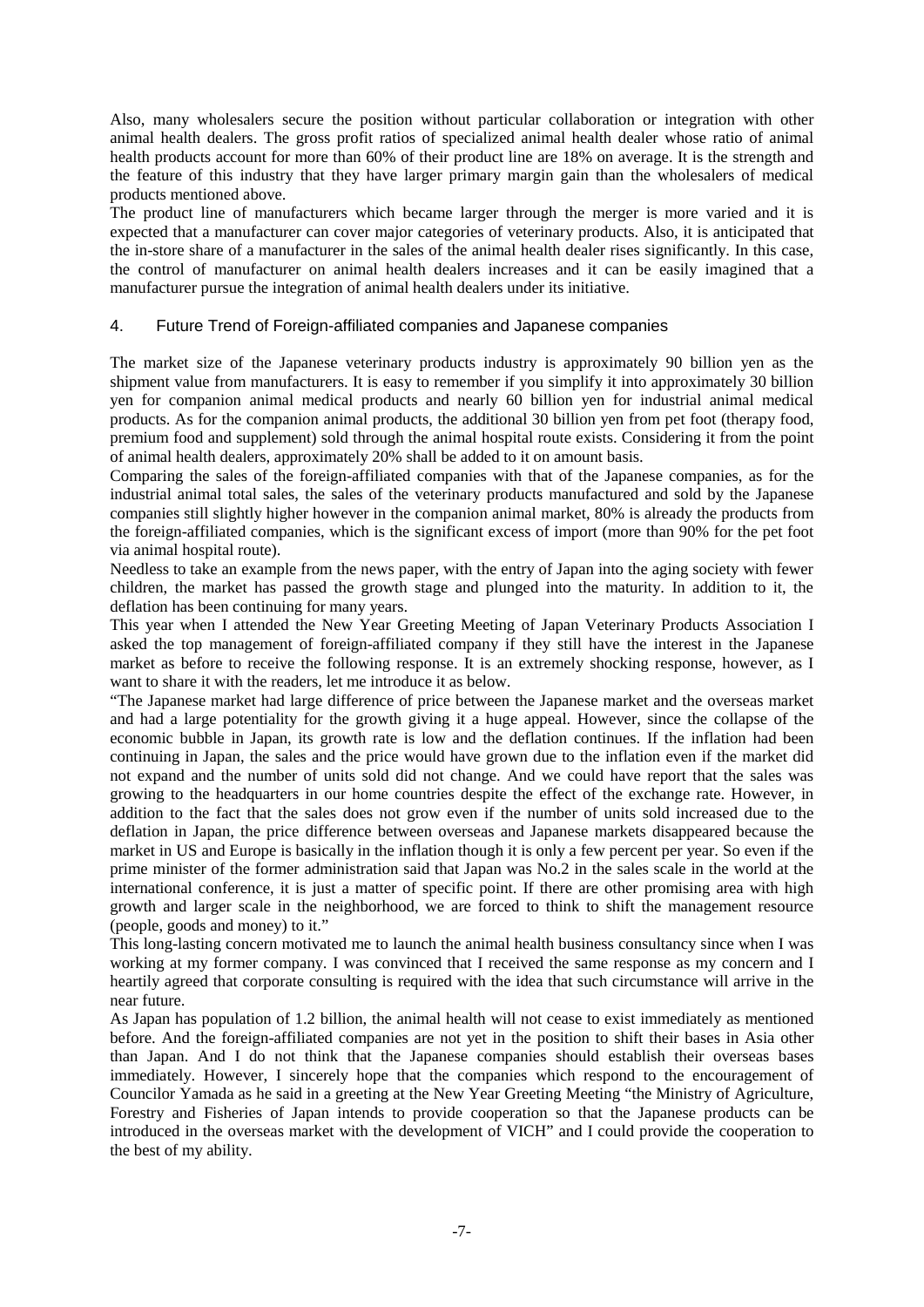#### 5. Current Status and forecast of Animal-related Business

One of the animal-related businesses which have significantly grown in the last several years and been socially recognized is "Pet Insurance".

The pet insurance was started in UK in 1976. In Japan, many insurance providers shot up in the past with the arrival of the "pet insurance (called as pet mutual-aid at that time)" boom. However, the individual identification had flaws and many troubles as a system at that time resulting in the disappearance of the boom in several years. However, the "animal health insurance" launched in 2000 by Anicom Insurance Inc., which studied such problems in detail has increased the subscriber owing to its easiness to understand to receive the benefit on the spot when the pet owner settles account at the animal hospital, leading to the second "Pet mutual-aid" boom. The dealers to operate the pet mutual aid business as unauthorized mutual-aid have also increased. Thus the Financial Service Agency became the governing authority because it was necessary to develop the system by the governing authority in terms of the protection of consumers, the revision was made to be included in the insurance business under the Insurance Act in April 2006. With its revision, two companies acquired the license as regular insurance companies, 7 companies registered themselves as "small amount short-term insurance provider". However, some unauthorized mutual-aid closed their business because they could not register themselves during the transition period.

The number of pet subscribing to the pet insurance which reached 23,000 in 2000 has increased gradually every year and it is estimated that it reached 500,000 in 2009.

Anicom Holdings Inc., which controls the group companies including Anicom Insurance Inc. which was authorized as pet insurance company by the Financial Service Agency was listed on Market of the High-Growth and Emerging Stocks on March 3, 2010 on the 10th anniversary of the launch of its service. One of the group companies, Anicom Pafe Inc., publishes the various data of disease trend by dog and occurrence by disease based on the payment record of benefit and independently-conducted survey result as "Family Animal White Paper". This is highly evaluated as the useful activity contributing to the society acting as CSR (Corporate Social Responsibility) of the company.

Though the percentage of the subscription is still low with 1.5% of all the kept pets, the subscription rate in UK where the pet insurance was started is 15% and 3% in US. Based on it, the market size in Japan is estimated to be 10 billion yen with the large room for growth.

As for other animal-related businesses, the market size of pet sitter and substitute walker for pet is estimated to be 43.5 billion yen, pet hotel to be 37.7 billion yen and pet funeral to be 15.7 billion yen. Also, the animal hospital market size is calculated to be 306.6 billion yen, trimmer and beauty school 118.8 billion yen and the sales of live animals to be 104.5 billion yen. All the market has grown on year on year basis, though only the sales of live animals were lower than the previous year (97.2%) (both for 2007, Source: Pet Business Handbook 2009).

The animal-related business service to be launched in 2010 includes the establishment and operation support of online shop of animal hospitals. Some animal hospitals which are supplied with the products from the animal health dealers participate aggressively in the net sales in the last few years and the special therapy food, disinfestations drug of flea and mite and eye drops which were only available at animal hospitals before came to be widely available through the internet to the pet keepers (The sales of veterinary products requires the license for store sales. They cannot sell prescription legend drug.). The author estimates that 3 billion-market is already established. On the other hand, the efforts to provide the service not only to particular animal hospitals but also widely to animal hospitals which wish to receive the net sales service have been made mostly among major animal health dealers.

As shown in Figure 4, the order from the pet owner through the internet will be received by both animal hospitals and animal health dealers to deliver the products directly to the pet owners from the animal health dealers. Thus the animal hospitals do not have to worry about the inventory and establish and operate the online shop without preparing designated staff or warehouse.

Animal health dealers have a huge merit of not only enclosing the animal hospitals but also extending the reach further to the pet owners. Also, if they launch the service based on the accurate calculate of product price and the shipping charge, they can obtain the necessary profit by promoting the bulk purchase of the pet owners even if the dealers pay the shipping charge.

As shown in Figure 4, we build our unique system under the name of "AHRMS DS TM". We accommodate settlement with credit card, COD, bank transfer and postal transfer. In the trial operation implemented since last October with the cooperation of the animal hospitals and animal health dealers, the pet owners tend to purchase to the amount at which the shipping charge will be free and they tend to pay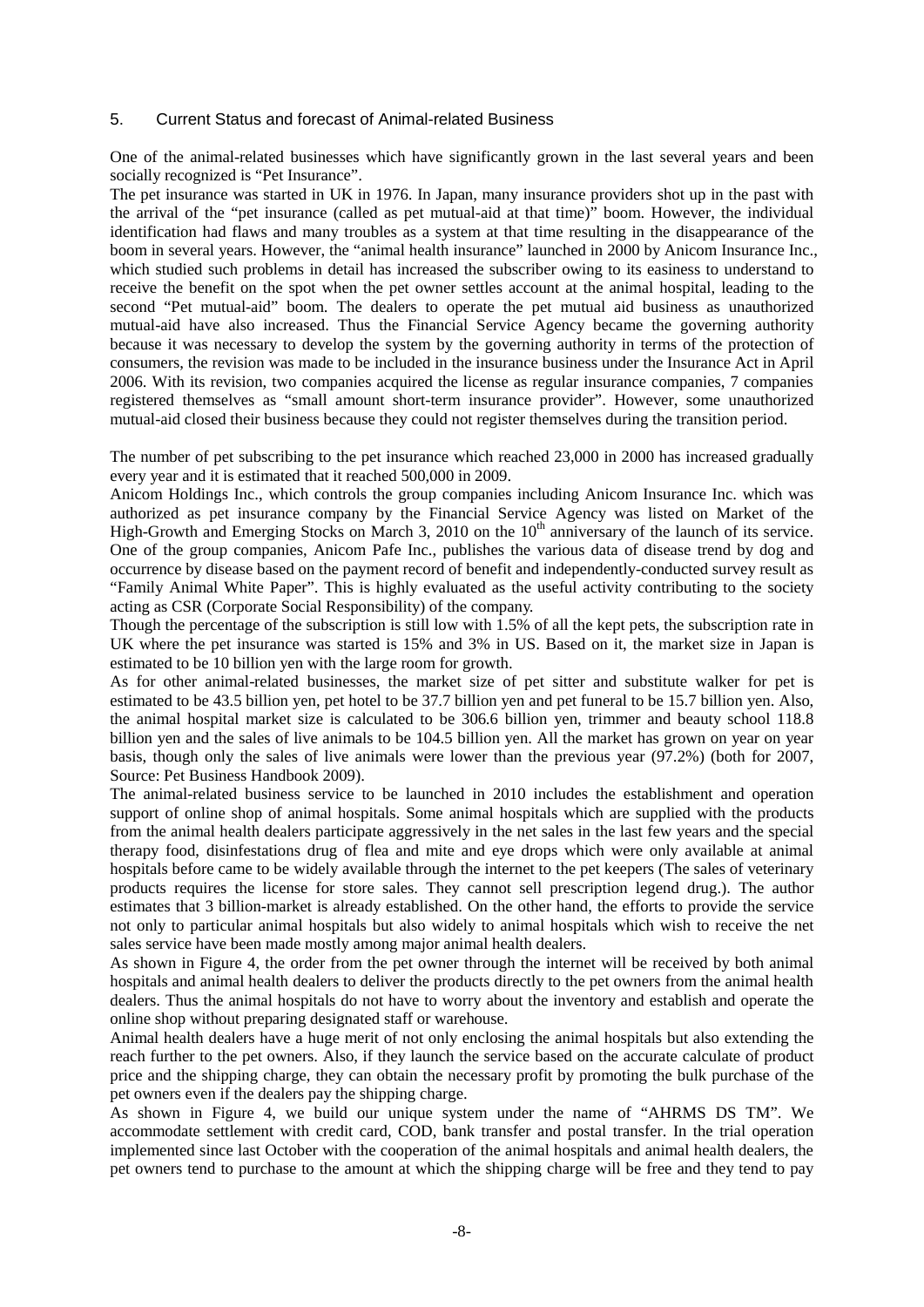with the credit cart. What is worth specially mentioning is that all the products are sold at the price prescribed (fixed price) by the animal hospitals and some pet owners have already make regular purchase such as monthly. Also, it is characteristic of this business that many people order heavy food such as 8kg and 14kg. As our partner animal health dealers respond to the order without fail, we have received the orders from our regular pet owners from the first day of the opening of the store and experienced no trouble so far with smooth processing from the order to the shipment.

I sincerely wish that this system to be adopted by animal health dealers throughout the nation and to become the social infrastructure to cover the country. This means, that if it is achieved, it is expected that the animal hospitals throughout the nation can open its own online stores and operate it as a form of the order targeted to their customers.

In that case, I intend to contribute a part of the system fee and system use fee paid to us to the facilities and NPO which are involved in animal protection for the social contribution.



Figure 4 Scheme of AHRMS DS""

#### 6 As a Summary

Please understand in advance that as the theme on which I was asked to write includes the ongoing circumstance, some of it may not reflect the fact when the JVPA Digest of this manuscript is published. Also, please acknowledge that in order to explain the situation in accordance with the theme, I could not use the alias for various companies and was forced to use the actual names.

In order to include the accurate and latest information as much as possible, I made efforts to conduct the overseas research and collect the information with the Bureau of Secretariat waiting for the finish of the manuscript as late as possible.

It will be my great honor if this manuscript is of some reference to your business.

Feel free to send any opinion or comment to me if you have any comment (info@ahrms.jp).

As a conclusion, I would like to express sincere gratitude to the Japan Veterinary Products Association, which offered me the opportunity to write this overview.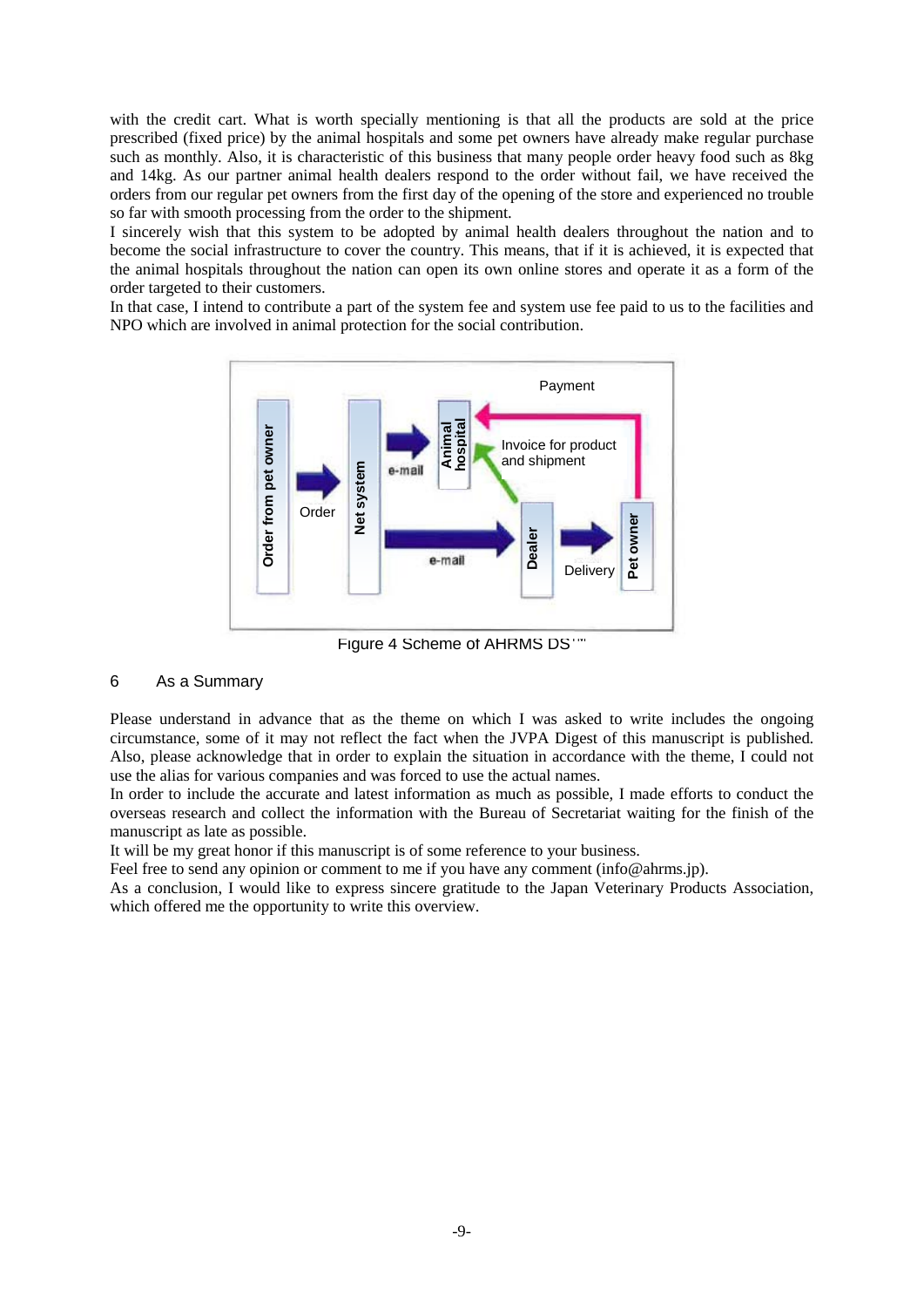#### **Reference:**

"Shock of Medical Product Industry in 2010" written by Fumiyoshi Sakai (Kanki Publishing)

"Distribution of Medical Products Illustrating the Change 2009-2010" written by Eiji Hodaka (Medical Publications)

"Animal Health Industry Overview 2010" Handouts, Brakke Consulting, Inc.

"Report on Animal Health Distribution Circumstance 2009 –Resume–" Crecon Research & Consulting Inc.

"Pet Business Handbook 2009" (Sankei Medix)

"Does Information from MR and MS Meet Expectation of Veterinarians?" InfoVets Vol. 12, No.7, Yuki Ujimasa (Animal Media)

"Can You Maintain Royal Customer?" InfoVets Vol. 13, No.1, Yuki Ujimasa (Animal Media)